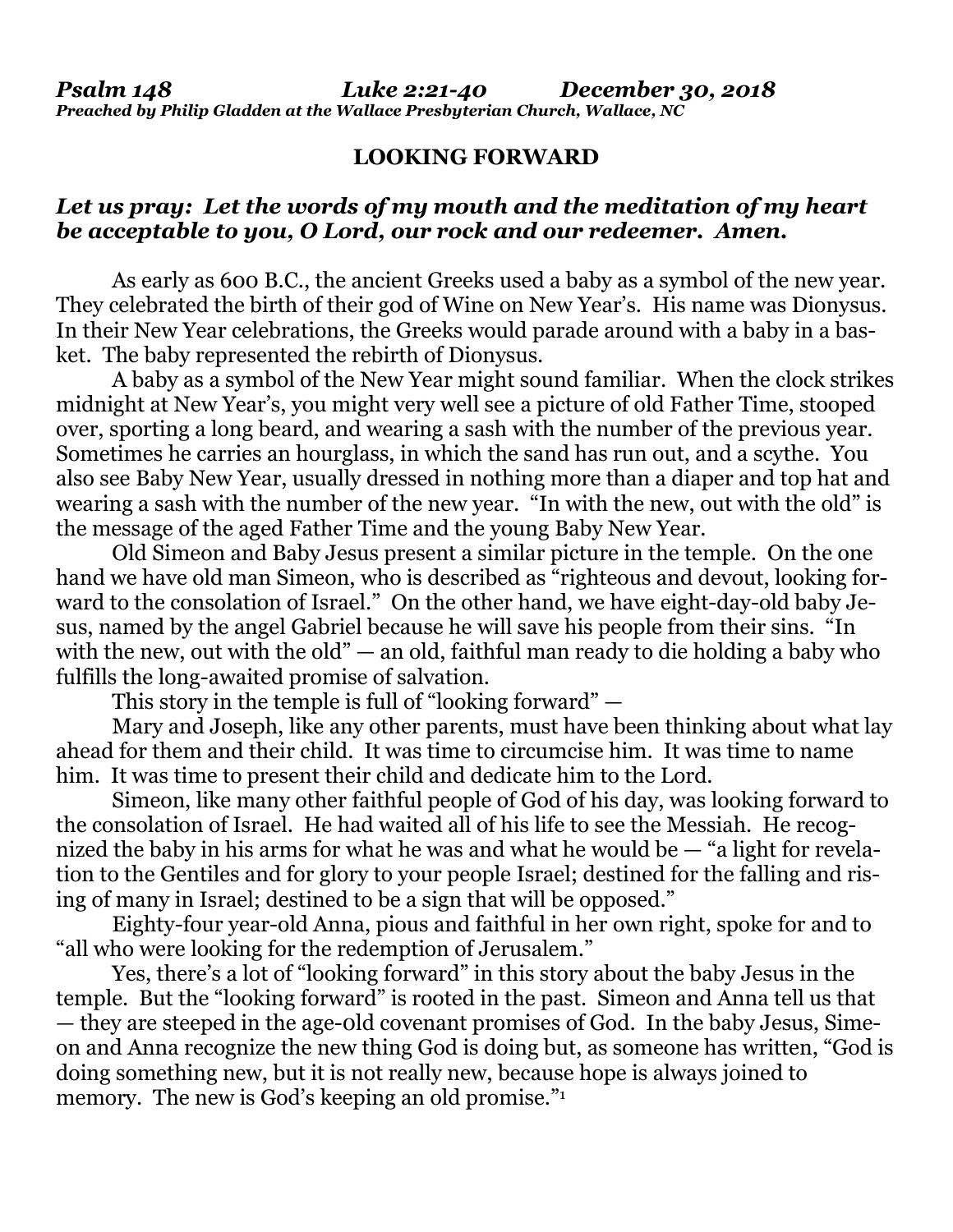In May 1860, Amherst W. Kellogg from Milwaukee, Wisconsin visited the Republican National Convention in Chicago, along with S.S. Daggett, the president of the Northwestern Mutual Life Insurance Company, for which Mr. Kellogg worked. Daggett and Kellogg supported William Seward for president, and felt sure he would be nominated. However, they were ready to support whomever the convention nominated.

Abraham Lincoln was nominated by the Illinois delegation. New York favored Seward. Salmon P. Chase was supported by Ohio. Edward Bates was Missouri's favorite son and Pennsylvania presented Simon Cameron. No candidate received the necessary majority on the first ballot, but Seward was in the lead. Before the second ballot was cast, Cameron withdrew and his votes went to Lincoln, who now had almost as many votes as Seward. When the second ballot was counted, Lincoln was two votes short of the necessary number to be nominated. Just before the third ballot was about to be taken, a Mr. Carter from the Ohio delegation got up and shouted, "Ohio changes four votes from Salmon P. Chase to Abraham Lincoln."

Mr. Kellogg said the crowd was so big, they were pressed together so that they could hardly move. Nevertheless, Mr. Daggett "danced up and down like a boy." A man standing near them, with tears streaming down his face, shouted, "I can't help it! I can't help it! I've been working for him a week and I didn't really hope for it." Nearby an old man shouted at the top of his voice, "Glory, Glory Hallelujah! Now Lord, lettest Thou thy servant depart in peace for mine eyes have seen the redemption of *Egypt*." (which is what the southern third of Illinois had been called)<sup>2</sup>

That old man at the Republican National Convention obviously had high hopes for Abraham Lincoln as his party's nominee, since he quoted old man Simeon's words in the temple in Jerusalem. Simeon's song of praise is known as the "Nunc Dimittis," from the Latin for the first words, "Now you are dismissing . . ." The Nunc Dimittis has been used in daily evening prayers since the 4th century A.D. In a sense, as Simeon stood there in the temple that day and held God's salvation in his arms, he was saying, "Now I can die in peace, because I have seen God's promises of redemption and salvation for all people come true."

Righteous and devout Simeon is a model for each of us and our church for the coming year. How long had he waited to see the Messiah? We're not told an exact amount of time, but it must have been a while. Simeon had prayed for and been looking forward to the consolation of Israel, and you can almost hear the relief and gratitude when he holds the baby in his arms and praises God, "Master, now you are dismissing your servant in peace, according to your word; for my eyes have seen your salvation, which you have prepared in the presence of all peoples." (Luke 2:28-31)

A couple of years ago, our choir sang Lloyd Larson's Christmas cantata, *A Noel Celebration*. David Sanderson sang Simeon's song, "I have believed the promise. I have called out to Him, every day, for as long as I can remember, to save us; to send a Savior. I believed the promise. Everything in me knew it the moment I saw Him. This small baby was not what I had expected. He was greater than I had expected. How like our God to bring salvation in such a way! In Him, a light greater than all the darkness.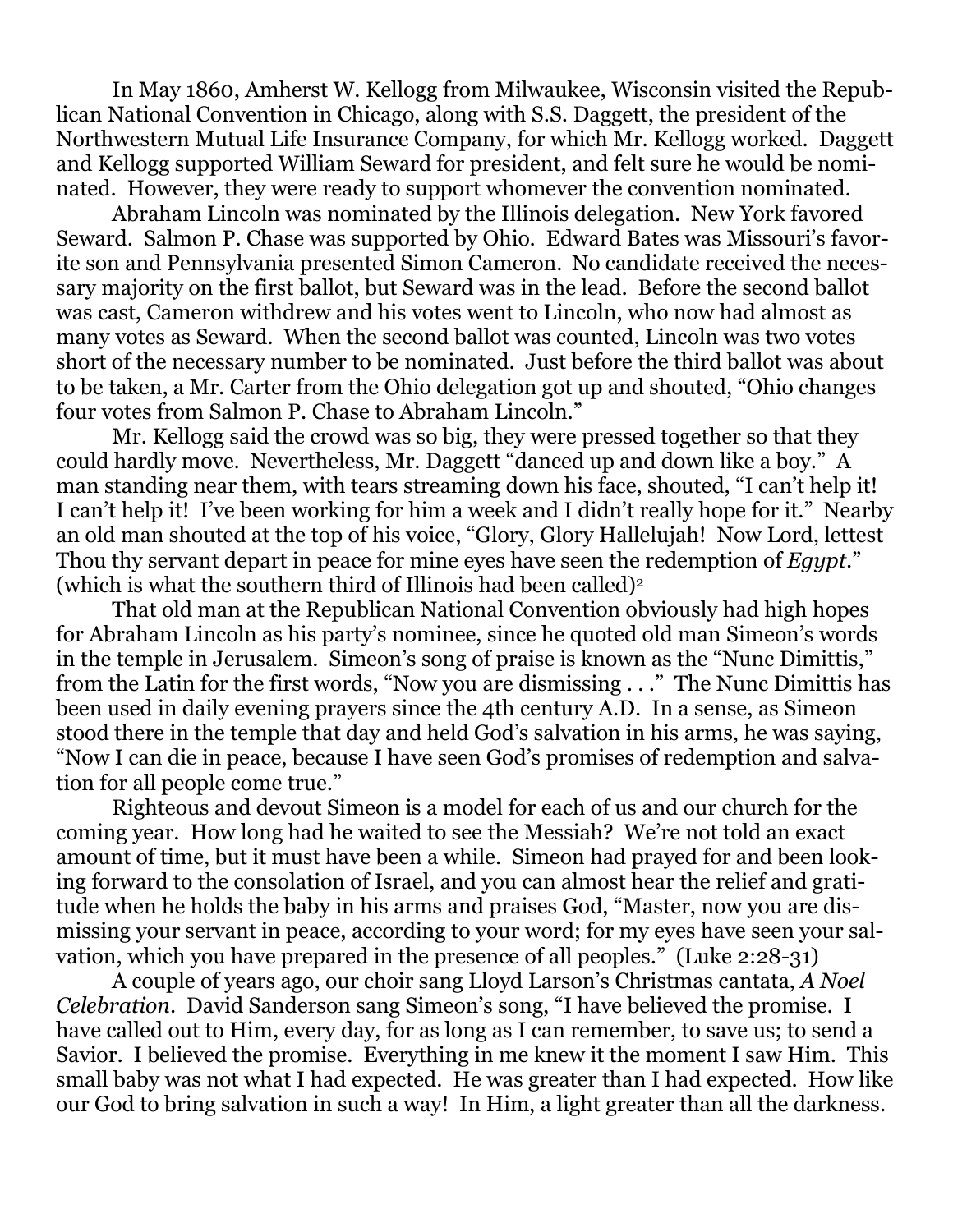In Him, a promise greater than all the lies. In Him, redemption bigger than all of our shame and pain and sorrow. Sovereign Lord, it is as You have promised."<sup>3</sup>

"Sovereign Lord, it is as You have promised." That is what we have to "look forward" to in the coming year. We are called to believe the promise, to live and act accordingly, and to trust in the new things God is doing among us, the new things that are actually God keeping an old promise.

As we look ahead to what God is calling us to do and expecting from us as his people in the coming new year, hear these words of a writing by Father Pierre Teilhard de Chardin called "The Slow Work of God."

Above all, trust in the slow work of God. We are, quite naturally, impatient in everything to reach the end without delay. We should like to skip the intermediate stages. We are impatient of being on the way to something unknown, something new. And yet it is the law of all progress that it is made by passing through some stages of instability — And that it may take a very long time. And so I think it is with you. Your ideas mature gradually let them grow. Let them shape themselves, without undue haste. Don't try to force them on, as though you could be today what time (that is to say, grace and circumstances acting on your own good will) will make you tomorrow. Only God could say what this new spirit gradually forming within you will be. Give our Lord the benefit of believing that his hand is leading you, and accept the anxiety of feeling yourself in suspense and incomplete.

*Let us pray: Lord God, you have called us to ventures of which we cannot see the ending, by paths as yet untrodden, through perils unknown. Give us faith to go out with good courage, not knowing where we go, but only that your hand is leading us and your love supporting us; through Jesus Christ our Lord. Amen.*